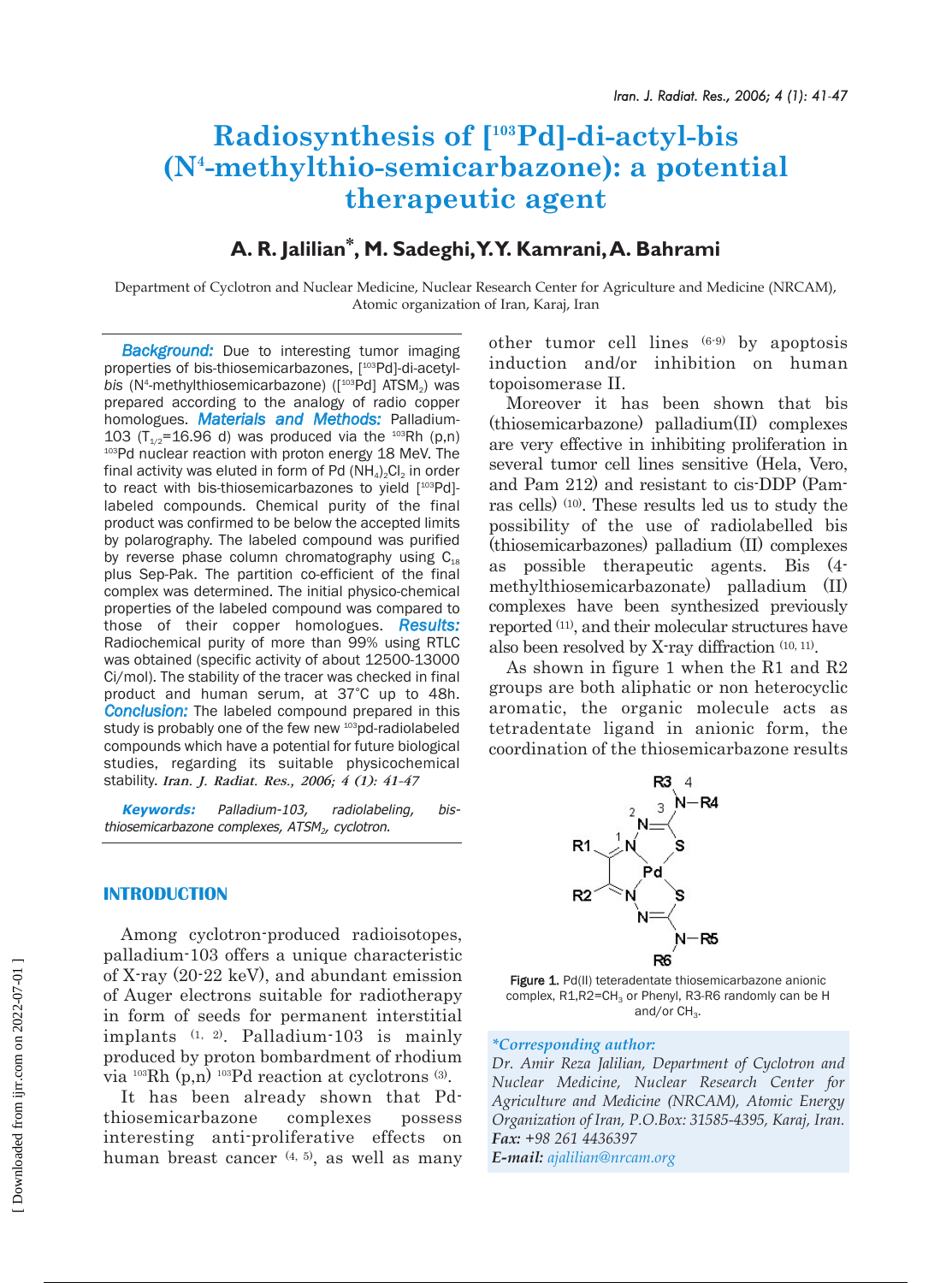#### *A. R. Jalilian, M. Sadeghi, Y. Y. Kamrani, et al.*

in the formation of the three five-membered (PdSCNN, PdNCNN, and PdNNCS) chelate rings, all of which are planar within experimental error. The palladium (II) atom has a square planar geometry surrounded by two sulfur and two nitrogen atoms.

The metal environment is similar; thus, in many similar compounds containing various substituents on N4 . Two sulfur and two nitrogen atoms are involved in the coordination, but the coordinated nitrogen atoms are different.

There have been some publications on the antiviral activity of Pd-bis-thiosemicarbazones (12), as well as antitumor effects (13), but none of these studies focused on the production and evaluation of Pd-pyruvaldehyde-bis (N4 methylthiosemicarbazone) ([Pd]-ATSM<sub>2</sub>) as possible candidates for therapy in oncology.

According to our knowledge, Pd-103 labeled compounds are rare in the literature. Based on our previous works on the development of therapeutic metal complexes, the idea of developing a therapeutic complex containing an X-ray/Auger-electron radioisotope came into our attention (14). Thus, we were interested in the preparation of [103Pd] diacetyl-bis  $(N^4$ -dimethylthiosemicarbazone)  $([^{103}Pd]$ -ATSM<sub>2</sub>) complex as possible therapeutic radiopharmaceutical (figure 2B).

We optimized 103Pd complex formation



Figure 2. Scheme to the production of [103Pd]ATSM2 3, A: 50°C. AcOH 5%, 2h, B; RT, 30 min, N<sub>2</sub>, EtOH:DMSO (1:3).

*42 Iran. J. Radiat. Res.; Vol. 4, No. 1, Summer 2006*

conditions with  $ATSM<sub>2</sub>$ , as well as developing a solid-phase based purification step suitable for automated production of similar lipophillic palladium-complexes. The lipophillic/ hydrophilic constants, as well as 3 day serum stability of the labeled compound was determined.

# **MATERIALS AND METHODS**

Production of <sup>103</sup>Pd was performed in the 30 MeV cyclotrons (Cyclone-30, IBA, Nuclear Research Center for Agriculture & Medicine, Karaj, Iran). Rhodium chloride and other chemicals with high purity were supplied by Aldrich Chemical Company (Germany). All exchange resins were provided commercially (Bio-Rad Laboratories, Canada). 1 H-NMR spectra were obtained on a FT-80 (80MHz) Varian instrument with tetramethylsilane based on as the internal standard. Infrared spectra were taken on a Perkin-Elmer 781 instrument (KBr disc). Mass spectra were recorded using a Finnigan Mat TSQ-70 spectrometer Thin layer chromatography (TLC) was performed on polymer-backed silica gel (F 1500/LS 254,  $20 \times 20$  cm, TLC Ready Foil, Schleicher & Schuell®Germany). High purity ethanol and normal saline used for labeling. An authentic sample of Pd-ATSM<sub>2</sub> was prepared as standard. The purification of  $[{}^{103}Pd]$  ATSM<sub>2</sub> was performed by  $C_{18}$  plus Sep-Pak short columns (waters). Ultraviolet spectra were recorded by a Nicolette in methanol at the range of 200-800 nm. Melting points were determined on a Reichert-Jung hot stage microscope and are uncorrected. Radionuclide purity was checked by a Canberra<sup>TM</sup> high purity germanium (HPGe) detector (model GC1020- 7500SL). All calculations and RTLC pieces counting were performed on the same HPGe detector compartment with a fixed geometry.

# *Production of palladium-103 in [103Pd]Pd*  $(MH<sub>4</sub>)<sub>2</sub>Cl<sub>2</sub>$  *form*

The production of Pd-103 in our center has been published recently (15). On electroplated natural rhodium target on a copper backing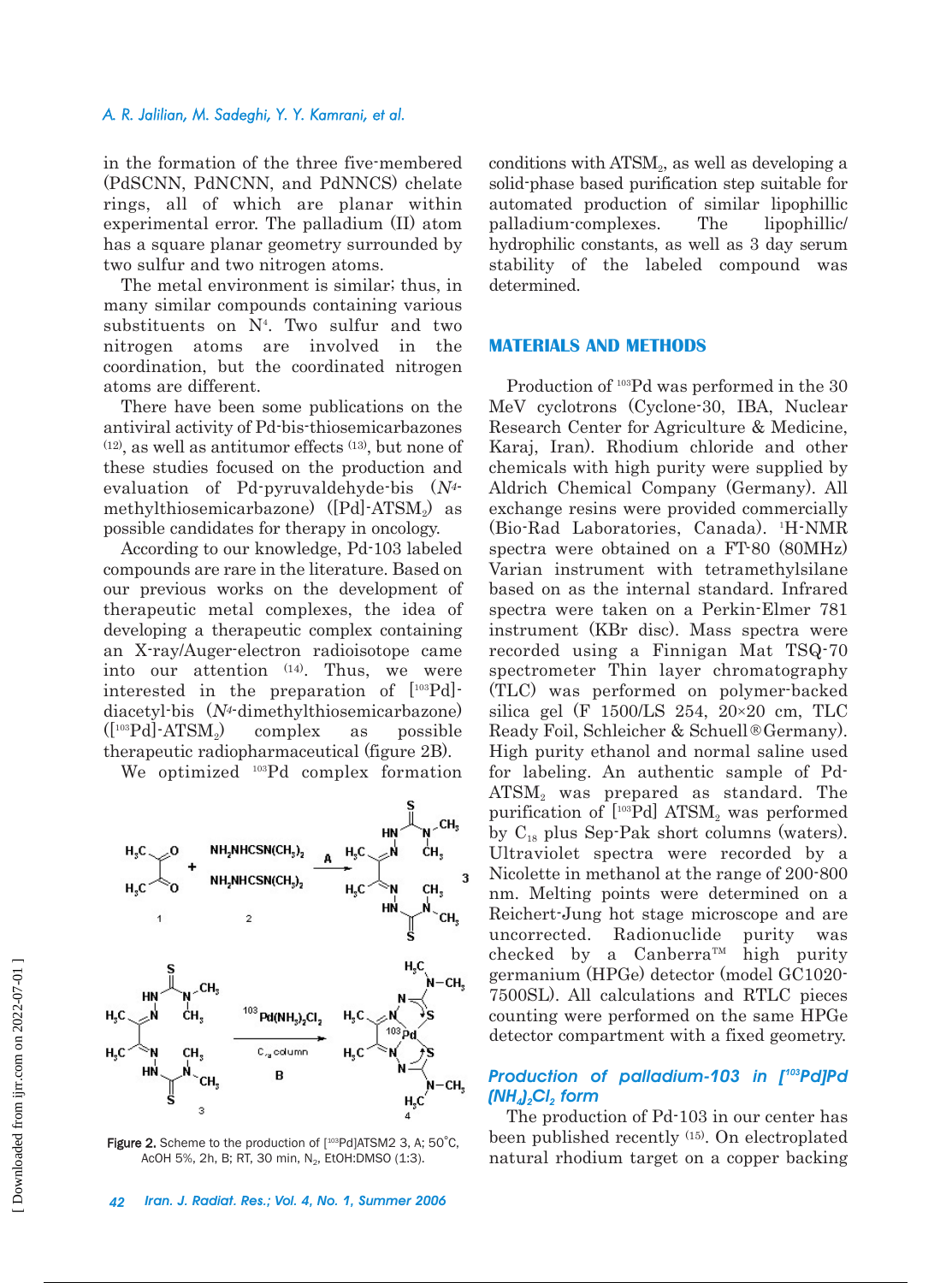plate was irradiated at an angle of 6 degrees toward the proton beam in order to achieve higher production yield. The target was dissolved in 6N HCl and purification using a Dowex1X8 (Cl-)/100-200 mesh column  $(1.5×10$  cm). The resulting high-purity  $[{}^{103}\text{Pd}]\text{Pd}$  (NH<sub>4</sub>)<sub>2</sub>Cl<sub>2</sub> solution was used directly in the labeling step.

# *Quality control of the product*

Control of radionuclidic purity: The gamma spectroscopy of the dissolved target solution as well as the final sample purified by column chromatography was carried out by an HPGe detector coupled with a Canberra<sup>TM</sup> multichannel analyzer.

Chemical purity control: The presence of  $Cu<sup>2+</sup>$  was checked by polarography and colorimetric assays according to USP. The serial diluted copper standard solutions were checked up to our polarography apparatus limit of detection. For colorimetric assay, the limit of detection was 0.5 ppm. Standard copper concentrations were complexed by dithizone forming a pinkish complex (6).

#### **Preparation of diacetyl-bis-***N4 dimethylthiosemicarbazone*

Bis-thiosemicarbazone was prepared according to the standard method. A stirring mixture 4,4-dimethyl-thiosemicarbazide (238 mg, 2 mmol) in acetic acid solution (5%, prepared by 99% AcOH and MilliQ $\cdot$ H<sub>2</sub>O) was heated at 50°C until a transparent solution was formed. Then freshly distilled diacetyl (86mg, 1 mmol, 85µl) diluted (1:3) in acetic acid solution (5%) was added drop wise to the mixture during 5 min under a blanket of  $N_{2}$ . The mixture was stirred for 3-4 h at 50°C. The hot reaction mixture was filtered off through a bi-layer filter paper. The filtered mass was washed with MilliQ- $H_2O$  (50 ml), rectified ethanol (25 ml) and finally heated in a vacuum oven overnight at 75°C. The dried powder was refluxed in 80% acetic acid solution (prepared with MilliQ-H<sub>2</sub>O) for 2 h, than the hot mixture was filtered off and the precipitate was washed subsequently with MilliQ-H<sub>2</sub>O (50 ml), rectified ethanol (25 ml) and heated at a vacuum oven overnight at

75°C again. The orange-colored fine powder was kept overnight in vacuum. Alternatively, the powder can be crystallized from boiling ethanol to give an orange brilliant powder. Thin layer chromatography showed an  $R_f$  of 0.78 using ethyl acetate as eluent (62%) m.p.  $198-200^{\circ}$ C. <sup>1</sup>H NMR (D<sub>6</sub>-DMSO) δ (*ppm*) 9.26  $(bs, 2H, 2 (NH-N<sup>2</sup>)), 3.29 (s, 12H, 2 (NCH<sub>3</sub>)<sub>2</sub>),$ 2.13 (s, 6H, 2(CH<sub>3</sub>-C=N)). IR (KBr)  $\lambda_{\text{max}}$  3322, 2922, 1527, 1364, 1313, 1199, 1158, 1123. Mass (electrospray) 288.2 (25%) M+ . UV (MeOH)  $v_{\text{max}}$ : 319nm.

#### *Preparation of Pd-diacetyl-bis-N4 , N4 methylthiosemicarbazone complex*

Pd(OAc)<sub>2</sub> (56 mg, 0.5 mmol) dissolved in ammonia solution (2.5-3 ml) was transferred to a 5 ml-conical borosilicate vial and heated to dryness using a flow of  $N_2$  gas at 50-60°C. Methanol (2.5 ml) was added to the residue, and the mixture vortexed for 5 min at 50°C.  $H_2ATSM$ , (65 mg, 0.5 mmol) in MeOH (2.5) ml), dissolved in ultrasonic bath at 50°C, was added to the residue and the mixture was stirred at 55-65°C for 3 hours. A purple precipitate was formed just after the addition of the components. The mixture (about 1 ml) was then cooled in an ice bath and the dark precipitate was filtered and filtrate washed by the addition of MeOH and diethyl ether, respectively. The filtered mass was kept under vacuum for 4 hours. Thin layer chromatography of the dark solid in ethyl acetate as eluent showed an  $R_f$  of 0.97 (62%) m.p. 275°C. IR (KBr)  $\lambda_{\text{max}}$  2908, 1508, 1378, 1249, 1139, 1083. Mass (electrospray) 258.2  $(17%)$  M<sup>+</sup>. UV (MeOH)  $v_{\text{max}}$ : 222 nm.

# *Preparation of [103Pd]-diacetyl-bis-N4 , N4 methylthiosemicarbazone*

 $[{}^{201}Pd]PdCl<sub>2</sub>(NH<sub>3</sub>)<sub>2</sub>$  (3-5 mCi) dissolved in ammoniacal medium obtained above (2.5-3 ml) was transferred to a 5 ml-conical borosilicate vial and heated to dryness using a flow of  $N_2$  gas at 50-60°C. Rectified ethanol (150 µl) was added to the residue and the mixture vortexed for 5 min. Fifty microlitres of thiosemicarbazones in DMSO (1mg/ml, 4 m respectively) was added to the residue and vortxed at 25°C for 3-5 min. The mixture was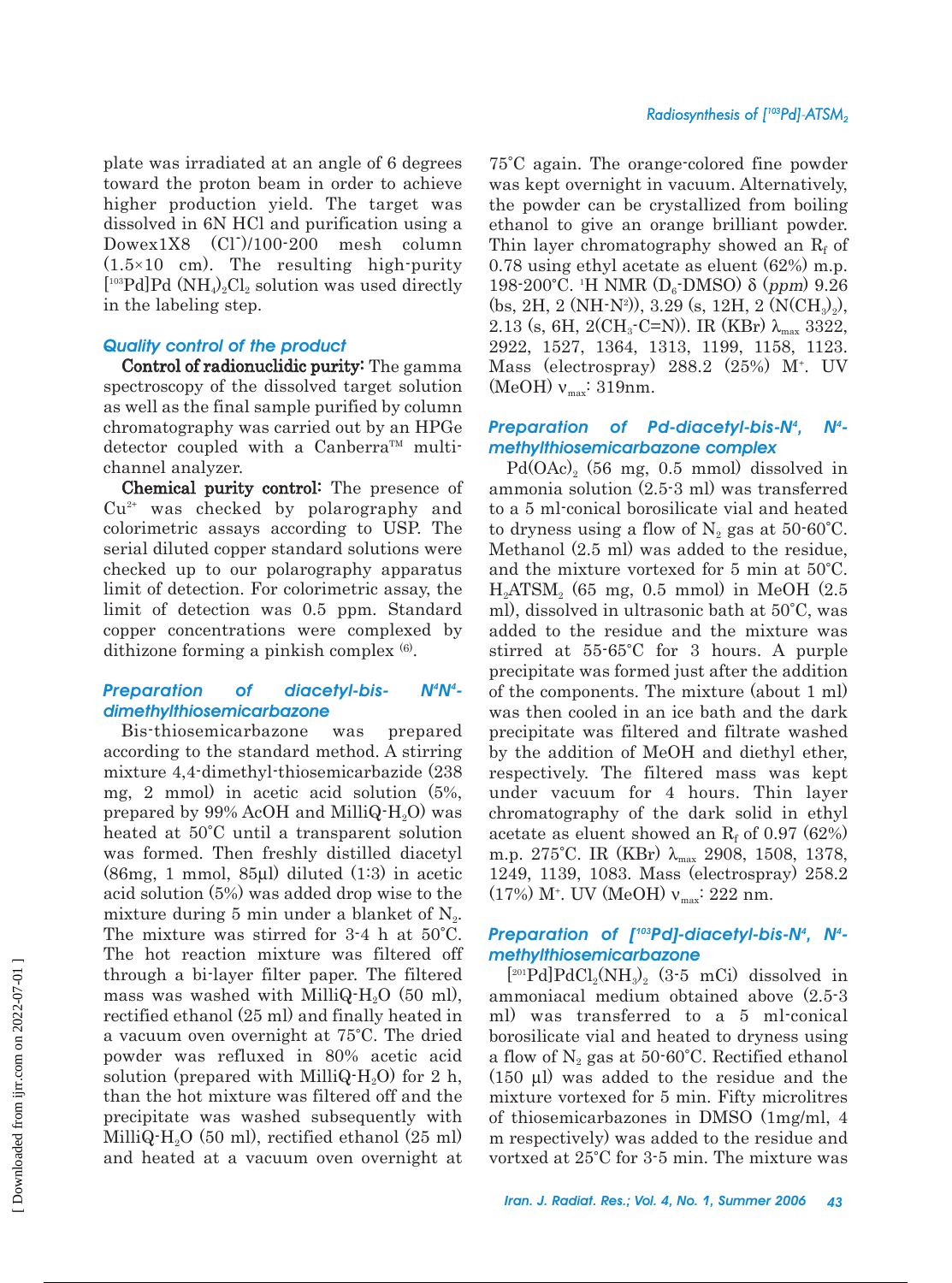# *A. R. Jalilian, M. Sadeghi, Y. Y. Kamrani, et al.*

then left at various temperatures (25, 50, 75 and 95°C) for 30 min up to 3 hours to optimize the reaction for best yield. The mixture (about 1 ml) was then cooled in an ice bath and mixed with water (1 ml), and rapidly injected into a  $C_{18}$  Sep-Pak column pretreated with 5 ml of ethanol and 2 ml of water. The column was washed with water (4 ml) and purged with a stream of dry  $N_2$ . The labeled compound was finally eluted using 500 µlportions of absolute ethanol and the fractions were counted in Capintec radiometer. The vials containing the maximum radioactivity were mixed and evaporated to one-forth of the starting volume and finally diluted to a 5% solution by addition of normal saline. The active solution was checked for radiochemical purity. The final solution was then passed through a  $0.22 \mu m$  filter and pH was adjusted to 5.5-7.

# *Radiochemical purity of [103Pd]-labeled thiosemicarbazones*

The RTLC was performed using polymerbacked silica gel layer chromatography using dry ethyl acetate as the mobile phase before (figure 3) and after (figure 4) solid phase purification for both ligands. After developing the TLC, it was cut into 0.5 cm pieces rapidly before drying and TLC pieces were counted in a Capintec radiometer compartment for the <sup>103</sup>Pd activity. The radio chromatogram showed a major and distinct radio peak at the  $R_f$  of 0.97. Uncomplexed <sup>103</sup>Pd in form of <sup>103</sup>Pd(NH<sub>3</sub>)<sub>2</sub>Cl<sub>2</sub> eluted at R<sub>f</sub>=0.0 (figure 3). Thus, the radiochemical yields (more than 98% in each case, number of runs=9) were determined by comparison of uncomplexed <sup>103</sup>Pd and the major radio peak at  $R_f$ = 0.97.

# *Stability of [103Pd] labeled compounds in the final product*

Stability tests were based on previous reported studies performed for radiolabelled copper complexes<sup>(17)</sup>. A sample of  $[{}^{103}Pd]$ labeled compounds (1 mCi) was kept at room temperature for 3 hours while checked by RTLC every half an hour. A micropipette sample (5 µl) was taken from the shaking mixture and the ratio of unlabelled radio

palladium to  $[{}^{103}Pd]ATSM_2$  was checked by radio thin layer chromatography (eluent: dry ethyl acetate).

# *Serum stability studies*

500 µL of freshly prepared human serum was added to 36.1 MBq (976  $\mu$ Ci) of [<sup>103</sup>Pd] labeled compounds. The resulting mixture was incubated at 37°C for 5 h, and 5-µL aliquots were analyzed by radio-TLC up to 24h of incubation to determine complex stability.

# *Determination of partition coefficient*

Partition coefficient of [103Pd] labeled compound was measured according to the reported methods (18, 19). Briefly,  $[{}^{103}Pd]PdATSM<sub>2</sub>$  (3 mCi) was transferred to a 5 ml-vial containing 3M (4 ml) sodium following 1 min of vigorous vortex mixing of 1 mL of 1-octanol and 1 mL of isotonic buffered saline ( $pH=7$ ) with approximately 100  $\mu$ Ci of the radiolabelled palladium complex at 37°C. Following centrifugation at >1200g for 5 min, the octanol and aqueous phases were sampled and counted in an automatic well counter. A 500  $\mu$ L sample of the octanol phase from this partitioning was repartitioned two to three times with fresh buffer to ensure that trace hydrophilic 103Pd impurities did not alter the calculated P values. The reported log P values are the average of the second and third extractions from three to four independent measurements, log P values represent the mean (standard deviation) of five measurements.

# **RESULTS AND DISCUSSION**

<sup>103</sup>Pd was prepared by 18 MeV proton bombardment of the natRh target. The target was bombarded with a current intensity of 200 µA for 15 hours (3000 µAh). The chemical separation process was based on a no-carrieradded method. The resulting activity of 103Pd was 685 mCi at the end of bombardment (E.O.B.) and the production yield was 228.3 µCi/µAh.

In order to check the chemical purity, the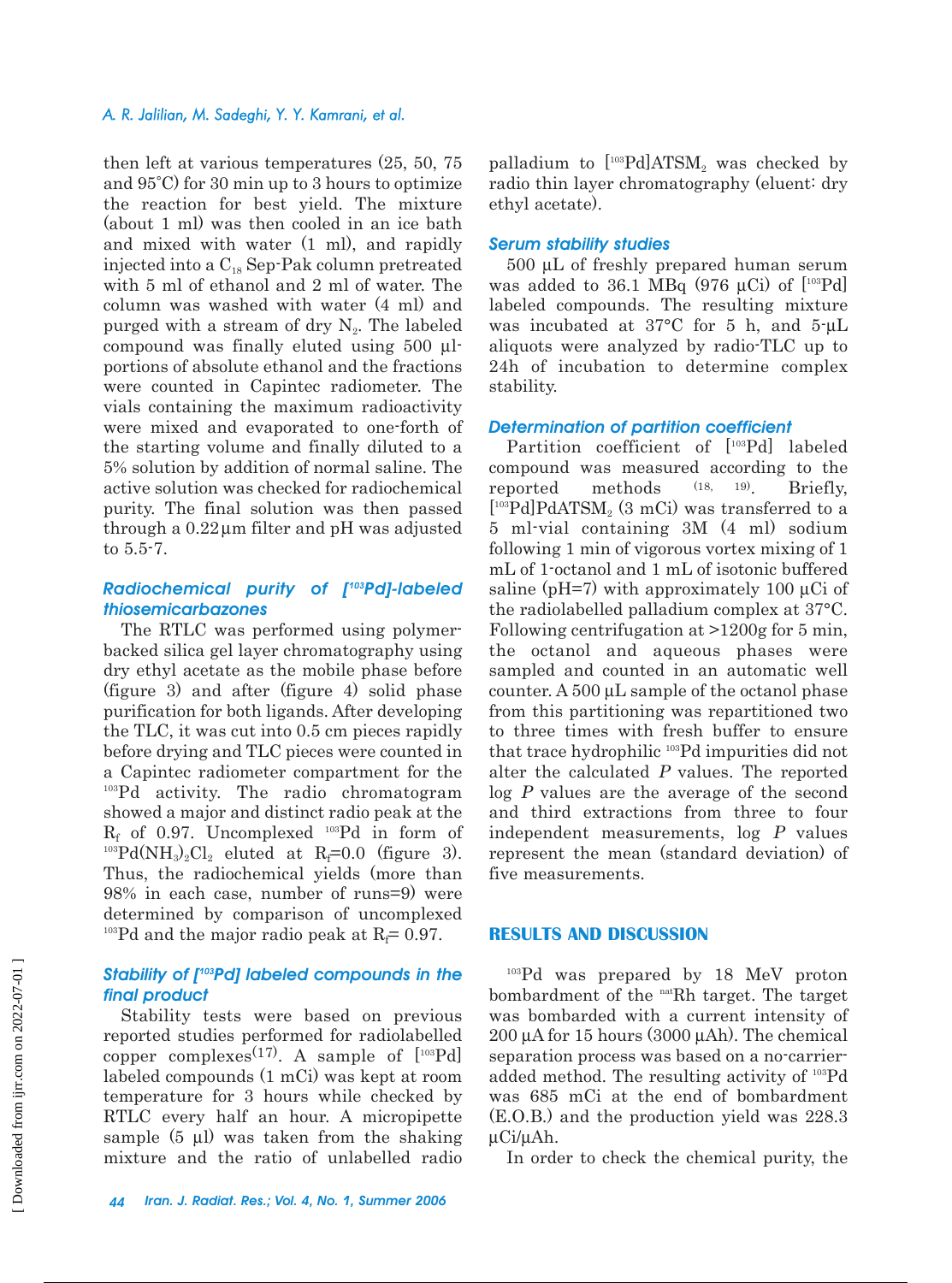concentration of copper (from target support) was determined by polarography and colorimetric assays. The colorimetric assays demonstrated that the copper concentration was below the internationally accepted levels, i.e.  $5$  ppm  $(20)$ .

Since it has been shown that radiolabelled acetyl bisthiosemicarbazone complexes possesses tumor affinity and/or hypoxic seeking in human respectively, we postulated that radiolabelled Pd compound might be used in above studies.

It has already been observed that the combination of thiosemicarbazones with Pd(II) damage DNA and produces synergistic inhibition of tumor growth that may lead to improvements in the effectiveness of cancer chemotherapy (21, 22). Using radio-palladium with therapeutic particles can enhance this effect.

The palladium complex was prepared in alcoholic/DMSO media. It can be assumed that the metal cation is connected with the ligand in PdL form (when,  $ATSM<sub>2</sub>$ : L). On the other hand the spectral studies have suggested that in the solution, the palladium complexes mostly form planar tetra dentate complexes like cupric cation in a  $N_2S_2$ chelation (6). The real geometry and stoichiometry of the formed complexes are under investigation.

IR data suggested the  $N_2S_2$  chelation resulting in the loss of 2 protons from the ligand after complex formation with the removal of 3322 cm-1. A shift in UV maximum peaks was observed in ATSM<sub>2</sub> after production of  $Pd$ -ATSM<sub>2</sub>, 322 for ATSM<sub>2</sub> and 220 for  $Pd$ -ATSM<sub>2</sub>. The deep purple complex, Pd-ATSM<sub>2</sub>, was soluble in methanol, ethanol and ethyl acetate while the free ligand,  $ATSM<sub>2</sub>$  showed no dissolution in above solvents. This compound was used as the standard TLC compound for radio thin layer chromatography.

Due to the engagement of several polar functional groups in its structure, labeling of ATSM, with  $Pd^{2+}$  cation affects its chromatographic properties and the final complex is lipophillic. In TLC studies, free palladium fractions, correlate to smaller  $R_f$ s

 $(R_f = 0.0 \cdot 0.1)$ , while the labeled complex migrates to the higher  $R_f$  ( $R_f$  =0.97) and the unlabelled ligand,  $ATSM<sub>2</sub>$ , to the  $R<sub>f</sub>$  of 0.7. The carrier  $Pd$ -ATSM<sub>2</sub> complex seems to be lipophillic (with a total charge of zero containing  $Pd^{2+}$ , and migrates in normal chromatographic stationary phase to higher  $R_f$ s in polar solvents such as acetonitrile and ethyl acetate which is in agreement with our RTLC experiments.



**Figure 3.** RTLC of the radiolabeling vial before injection into  $C_{18}$ Sep-Pak at optimized conditions for [<sup>103</sup>Pd]ATSM<sub>2</sub> production.

Chelation of  $ATSM<sub>2</sub>$  using Pd seemed to be easily performed even at room temperature in about 30 min, most of the Pd activity incorporated into the ligand with very slight un-complexed free ion, which could be further purified by  $C_{18}$  Sep-Pak columns using ethanol as eluent (figure 4).



Figure 4. Radioactivity of eluted ethanol fractions from  $C_{18}$  at optimized conditions for  $[103Pd]$ ATSM<sub>2</sub>.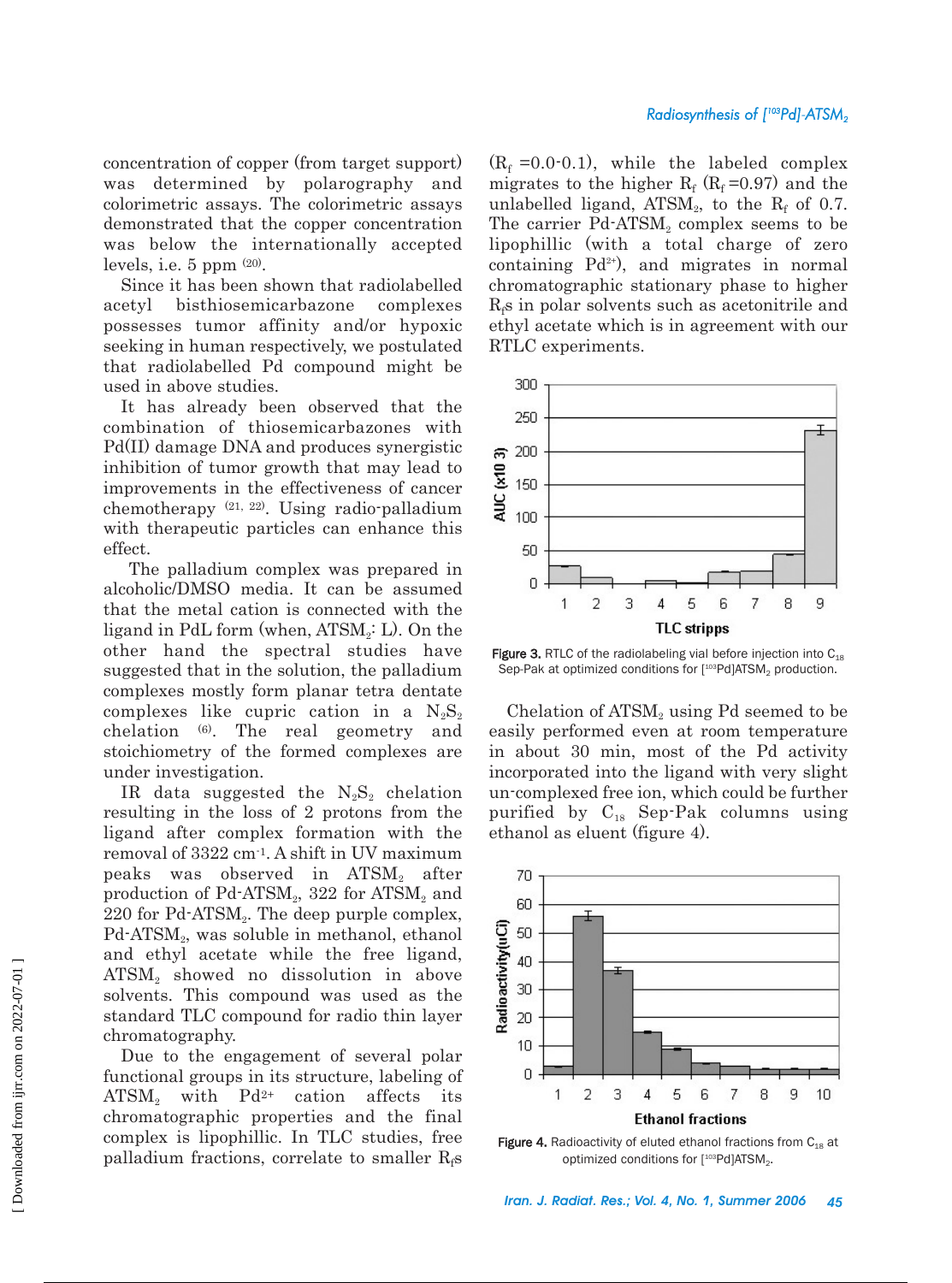# *A. R. Jalilian, M. Sadeghi, Y. Y. Kamrani, et al.*

In column elution, most of the radioactivity was eluted after 2-4 ml fractions, finally eluted to a 5% alcoholic solution, after the addition of the normal saline suitable for further biological studies.

The final radiolabelled complex, diluted in normal saline, was then passed through a 0.22 micron (Millipore) filter (filtration was used to sterilize the product). The chemical stability of  $[103Pd]$ ATSM<sub>2</sub> was high enough at 37°C to perform further studies. RTLC of the final product showed no change in stability and the pattern for  $[103Pd]$ ATSM<sub>2</sub> and it was not changed during 5 days.

 $[103Pd]$ ATSM<sub>2</sub> incubated in freshly prepared human serum for 3 days at 37°C, and aliquots of the resulting mixtures were analyzed to determine the kinetic stability of the radiolabelled complex. No loss of 103Pd from the complex was observed during the course of studies, and the radiochemical purity of complex remained at 99% for 3 days under physiologic conditions. Although the complex has a rather lipophil characteristic in purification and TLC, a log P. of 0.419 was measured in octanol/water system



Figure 5. Serum stability of the  $[103Pd]$ ATSM<sub>2</sub> complex in human serum at 37°C after 3 days incubation.

Total labeling and formulation of  $[103Pd]ATSM<sub>2</sub>$  took about 30 minutes, with a radiochemical purity of higher than 99% using  $^{103}Pd$  and  $ATSM<sub>2</sub>$  ligand in methanol:DMSO mixture at room temperature. A significant specific activity  $\left(\infty 12500 \text{ Ci/mol}\right)$  was formed via insertion of [ 103Pd] cation. No unlabelled and/or labeled

by-products were observed upon RTLC analysis of the final preparation. The radiolabeled complex was stable in aqueous solutions, as well as human serum at 37°C for at least 24 hours with no significant amount of other radioactive species being detected by RTLC. No traceable amounts of [ 103Pd]palladium species were traced by RTLC, which showed that radiochemical purity of the  $[103Pd]ATSM$ , was higher than 99%. With respect to the anti-tumor properties of palladium-thiosemicarbazones,  $\lfloor$ <sup>103</sup>Pd]ATSM<sub>2</sub>, with an intermediate half-life, and significant chemical and biological stability, this compound in suitable formulations might be a possible candidate as a therapeutic agent for sensitive tumors, benefiting both from its chemotherapeutic and radio therapeutic properties.

# **REFERENCES**

- 1. Meigooni AS, Zhang H, Perry C, Dini SA, Koona RA (2003) Theoretical and experimental determination of dosimetric characteristics for brachyseed Pd-103, model Pd-1. *Appl Radiat Isot, 58: 533-41.*
- 2. Sherertz T, Wallner K, Merrick G, Cavanagh W, Butler W, Reed D, True L (2004) The prognostic significance of Gleason pattern 5 in prostate cancer patients treated with Pd 103 plus beam radiation therapy. *Cancer, 10: 301-306.*
- 3. Sudar S, Cserpak F, Qaim SM (2002) Measurements and nuclear model calculations on proton-induced reactions on 103Rh up to 40 MeV: evaluation of the excitation function of the 103Rh(p,n)103Pd reaction relevant to the production of the therapeutic radionuclide 103Pd. *Appl Radiat Isot, 56: 821-831.*
- 4. Padhye S, Afrasiabi Z, Sinn E, Fok J, Mehta K, Rath N (2005) Antitumor metallothiosemicarbazonates: structure and antitumor activity of palladium complex of phenanthrenequinone thiosemicarbazones. *Inorg Chem, 44: 1154-1156.*
- 5. Chen J, Huang YW, Liu G, Afrasiabi Z, Sinn E, Padhye S, Ma Y (2004) The cytotoxicity and mechanisms of 1,2 naphthoquinone thiosemicarbazone and its metal derivatives against MCF-7 human breast cancer cells. *Toxicol Appl Pharmacol, 197: 40-48.*
- 6. Kovala-Demertzi D, Domopoulou A, Demertzis MA, Valle G, Papageorgiou A (1997) Palladium(II) complexes of 2 acetylpyridine N(4)-methyl, N(4)-ethyl and N(4)-phenylthiosemicarbazones. Crystal structure of chloro (2 acetylpyridine N(4)-methylthiosemicarbazonato) palladium(II). Synthesis, spectral studies, in vitro and in vivo antitumour activity. *J Inorg Biochem, 68: 147-155.*
- 7. Rebolledo AP, Vieites M, Gambino D, Piro OE, Castellano